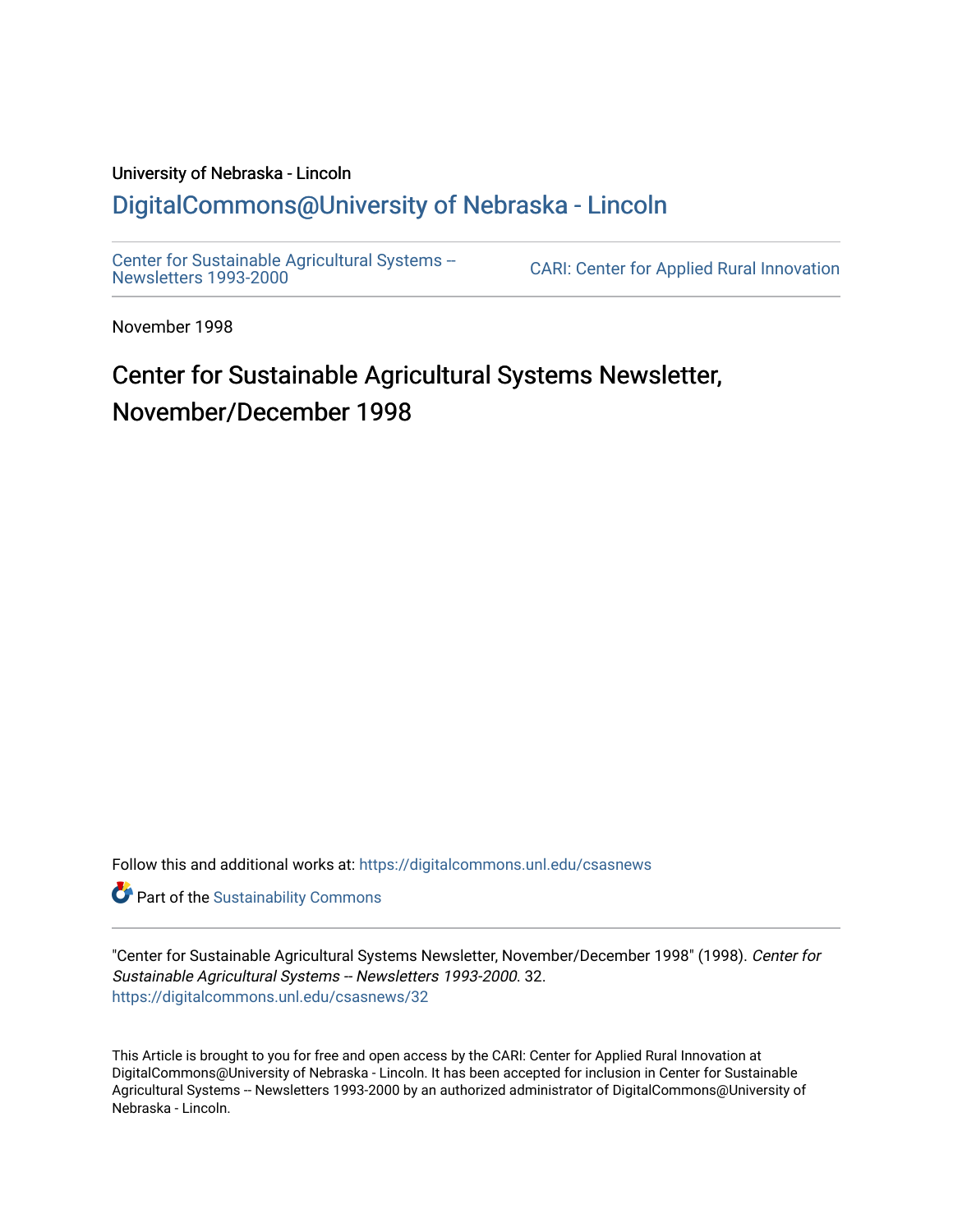# **Center for Sustainable Agricultural Systems**

**November-December, 1998 Newsletter** 

### **Grants to Teach Sustainable Agriculture**

To help provide Extension and NRCS professionals with knowledge they need to assist their clients, the North Central Region (NCR) Sustainable Agriculture Research and Education (SARE) program is calling for grant proposals from experienced educators. Funds will be dispersed through NCR SARE's Professional Development Program (PDP). Nearly \$500,000 will be available for one- to two-year grants. Individual grants have generally ranged from \$10,000 to \$80,000 each.

Priority areas for the 1999 grant portfolio are: marketing and value-added processing, farming and ranching systems-level education, economics of sustainable agriculture, sustainable weed and pest management, measuring soil quality and soil health, and emerging issues.

Applications are available Dec. 4, 1998, and proposals are due Feb. 12, 1999. Applicants must reside in the 12-state North Central region. For applications, contact: NCR SARE Office, University of Nebraska, 13A Activities Bldg., Lincoln, NE 68583-0840, 402-472-7081, sare001@unlvm.unl.edu. The PDP Call for Proposals will also be available at the NCR SARE Web site, www.sare.org/ncrsare, on Dec. 4.

# **Spring CSAS Seminar Series: Re-integrating Agriculture and Community in the Midwest**

The CSAS, the North Central Region Sustainable Agriculture Research and Education program, and eight other entities are co-sponsoring a seminar series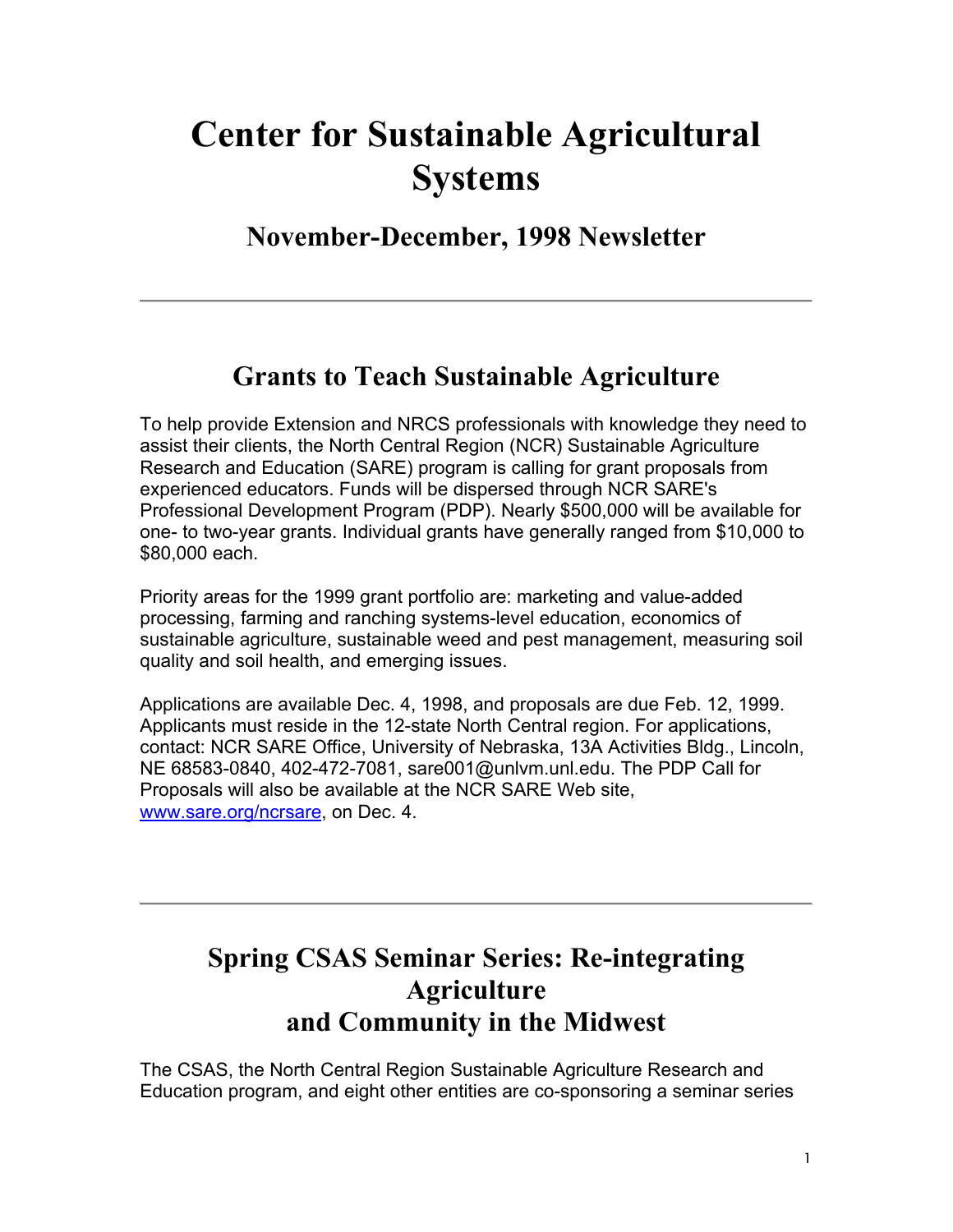designed to explore alternatives to the ongoing loss of small farms and the increasing globalization and industrialization of the U.S. food system. The justconcluded Fall series showcased several successful small farming operations. The theme for the Spring series is "Re-integrating Agriculture and Community in the Midwest."

U.S. agriculture is undergoing a massive restructuring (see *Under the Blade* article) that threatens not only the livelihood of most farmers, but also the economic vitality of many rural communities, and the food security of all Americans. Under this restructuring, money is drained from local economies to purchase highly-processed foods, local employment suffers, and local farmland is lost as farmers growing bulk commodities for sale in international markets cannot earn a profit.

The Spring seminar series looks at ways to increase local food security and keep more of the food dollar within the local community. Speakers from throughout the Midwest will describe their successes in fostering local production, processing, and marketing, and in strengthening the ties between farmers and consumers.

Videotapes of each presentation in the Fall and Spring seminar series are available from IANR Communications and Information Technology, Electronic Media, ACB 207, University of Nebraska, Lincoln, NE 68583-0918, 402-472- 3035. The cost for each video is \$10 to purchase, \$5 to rent. Videos also may be viewed in or checked out in person from the CSAS office at no charge. For a list of topics and speakers for the Fall series, see

http://www.ianr.unl.edu/ianr/csas/majorSEM.htm, or contact the CSAS office. The Web page also has abstracts of all seminars as they become available. At the conclusion of the seminars, series organizer Richard Olson will edit a report containing information from all seminars. For more information, contact Olson at the CSAS office, csas005@unlvm.unl.edu.

Co-sponsors of the series are: the UNL Institute of Agriculture and Natural Resources (Center for Sustainable Agricultural Systems, Food Processing Center, Center for Rural Community Revitalization and Development, Departments of Nutritional Science and Dietetics, Agricultural Economics, and Agronomy); USDA (National Agroforestry Center, Natural Resources Conservation Service); and the Nebraska Sustainable Agriculture Society.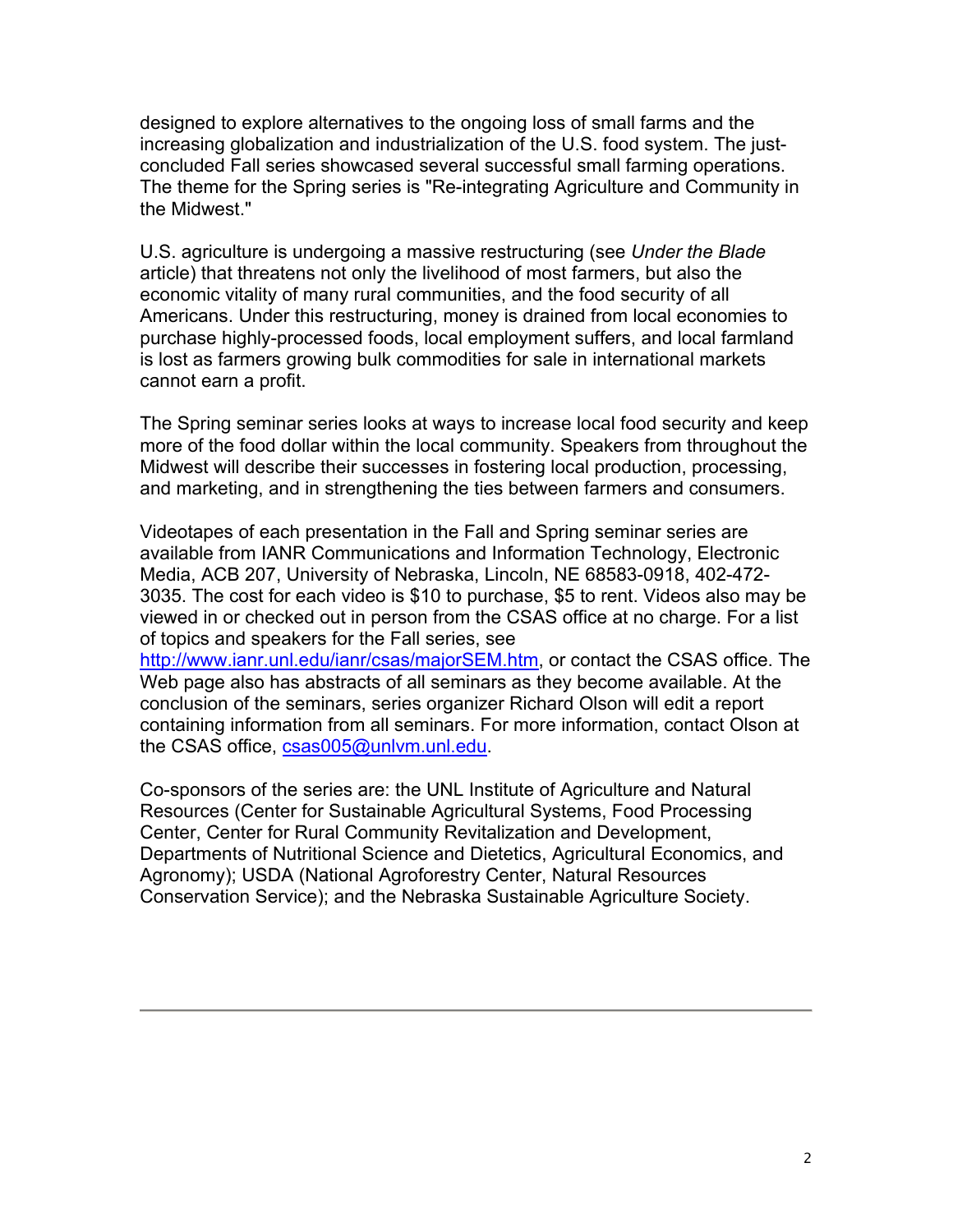## **Series schedule**

#### **(all seminars are at 3:00 in the UNL East Campus Union)**

| Date      | Speaker                                                          | Topic                                                                                            |  |  |
|-----------|------------------------------------------------------------------|--------------------------------------------------------------------------------------------------|--|--|
|           |                                                                  | 12 Jan Jack Kloppenburg, University of Wisconsin Localizing the food system: Myths and realities |  |  |
|           | 19 Jan Kate Brown, Omaha City Sprouts                            | Urban gardening                                                                                  |  |  |
|           | 26 Jan Billene Nemec, Lincoln Farmers' Market                    | From hobby to hope: Lincoln's Haymarket Farmers'<br>Market                                       |  |  |
| 2 Feb     | Michael Pressman, 1000 Friends of<br>Minnesota                   | Community strategies for preserving farms and<br>lfarmland                                       |  |  |
| $9$ Feb   | Molly Bartlett, Silver Creek Farm (OH)                           | Community supported agriculture                                                                  |  |  |
| 16<br>Feb | Kamyar Enshayan, U. Northern Iowa                                | A tale of two chickens: Economic results of our food<br>choices                                  |  |  |
| 23<br>Feb | Diana Endicott, Rainbow Organic Farms<br>(KS)                    | Producer cooperatives                                                                            |  |  |
|           | 2 Mar   Neil Hamilton, Drake U. Law School                       | Resources and regulations for local food systems                                                 |  |  |
|           | 9 Mar   Jill Gifford & Steve Wang, UNL Food<br>Processing Center | Developing an infrastructure for local processing of<br>agricultural products                    |  |  |
| 23<br>Mar | Robert Karp, Field to Family Project (IA)                        | Growing the three sisters: Community organizing and<br>local food systems                        |  |  |

# **Highlights of Upcoming Book:** *Under The Blade*

This is the fourth in a series of articles that highlight information in a book titled *Under the Blade: The Conversion of Agricultural Landscapes*. Information in this article is from a chapter by T.A. Lyson, C.C. Geisler, and C. Schlough. Lyson and Geisler are faculty in the Department of Rural Sociology at Cornell University, and Schlough is an agriculture planning associate with Cornell Cooperative Extension. Additional authors who contributed chapters in the book are from universities around the country. The book is co-edited by Richard Olson, University of Nebraska and Tom Lyson, Cornell University. For more information, contact Richard Olson at the CSAS office, or e-mail him at csas005@unlvm.unl.edu. To order the book, see the References section of this newsletter.

#### **Preserving Community Agriculture in a Global Economy**

Agriculture is far more than just farmland. It is a complex socio-economic system in which the input and marketing sectors have become as or more important than the production sector. Neil Hamilton of Drake University writes that "Another way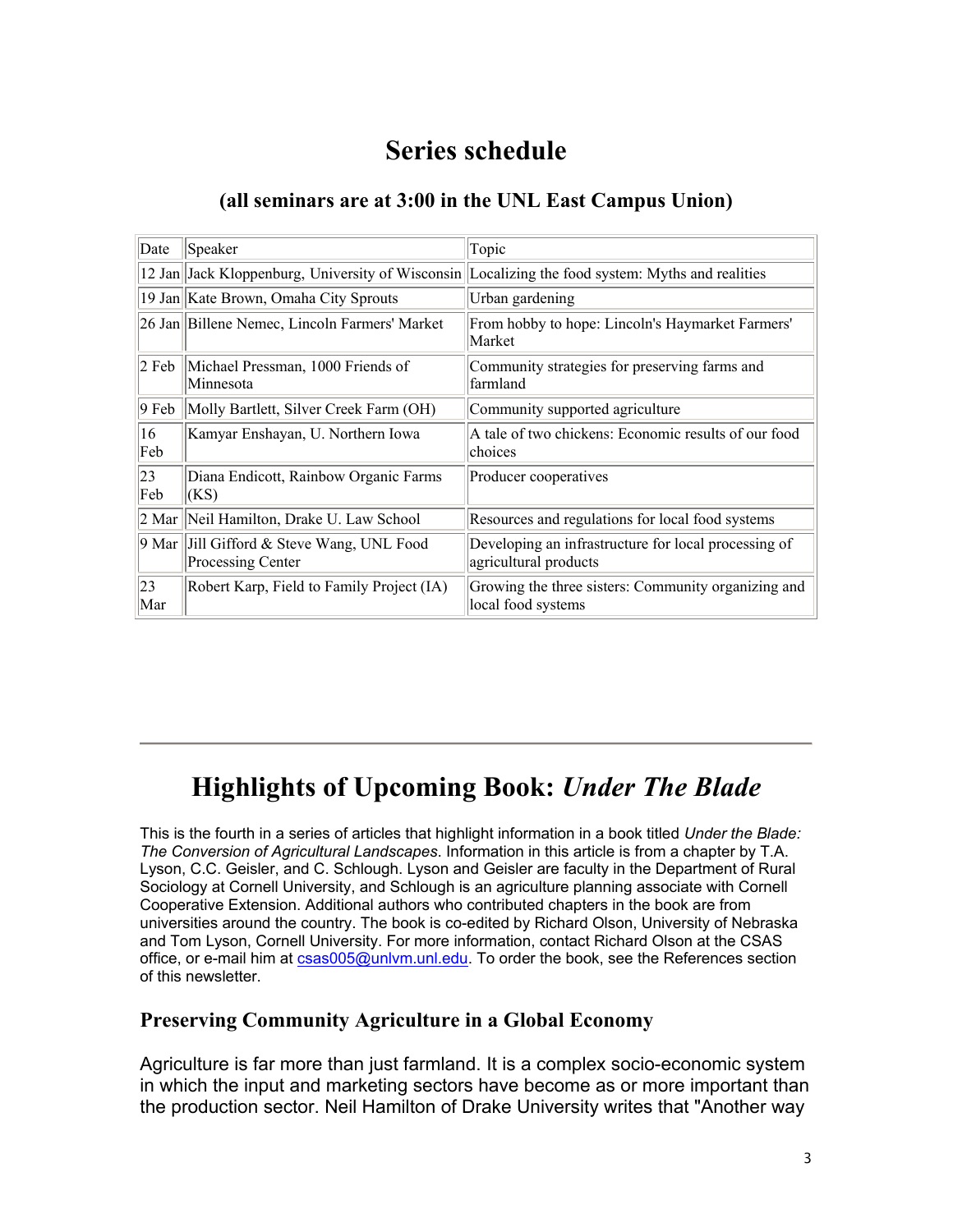of looking at the structure of agriculture is to consider who will control agriculture - who will own the land, perform the labor, market the food, and profit from agriculture?"

The structure of agriculture in the U.S. has changed significantly in the past halfcentury - part of a process of industrialization and globalization that is altering the agricultural landscape. These structural changes have important implications for how land is treated, including the likelihood of its conversion to non-agricultural uses.

#### **Structural trends**

Agriculture since 1950 has been characterized by large decreases in the number of farms and farmers, and a corresponding increase in average farm size (Table 1). Smaller, family-labor farms have declined substantially in number as larger, increasingly industrial-like operations have become the primary source of food and other agricultural products. The largest 9% of U.S. farms control two-thirds of all farmland, and in terms of gross sales, approximately 90% of U.S. agricultural output is produced by only 522,000 farms. Among the 271 million U.S. residents, there are only about three million private owners of agricultural land.

Table 1. Structural changes in U.S. agriculture since 1950.

| Characteristic                           | 1950             | 1982                    | 1992                      |
|------------------------------------------|------------------|-------------------------|---------------------------|
| Number of farms                          | 5,388,000        | $\ 2,240,976\ $         | $\vert 1, 925, 300 \vert$ |
| Average farm size (acres)                | 216              | 440                     | 491                       |
| <b>Farm</b> population                   | $\ 23,048,000\ $ | $\vert 5,620,000 \vert$ | $\parallel$ 4,632,000*    |
| Farm population as percent of U.S. total | 15.3             | 2.4                     | 1.9                       |

**\*Farm population data from 1991.**

One reason for the reduction in the number of farms is the decline in the farm sector's share of total agricultural economic activity from 21% in 1910 to less than 5% today, with the remainder controlled by the marketing and inputs sectors. Farms consolidate to capture enough of the shrinking farm share to remain viable.

A trend toward consolidation is also evident in the inputs and marketing sectors. The top 10 agrochemical companies accounted for 82% of global agrochemical sales in 1996, while the top 10 seed companies control about 40% of the global seed market. Four companies control 80% of the U.S. farm machinery market.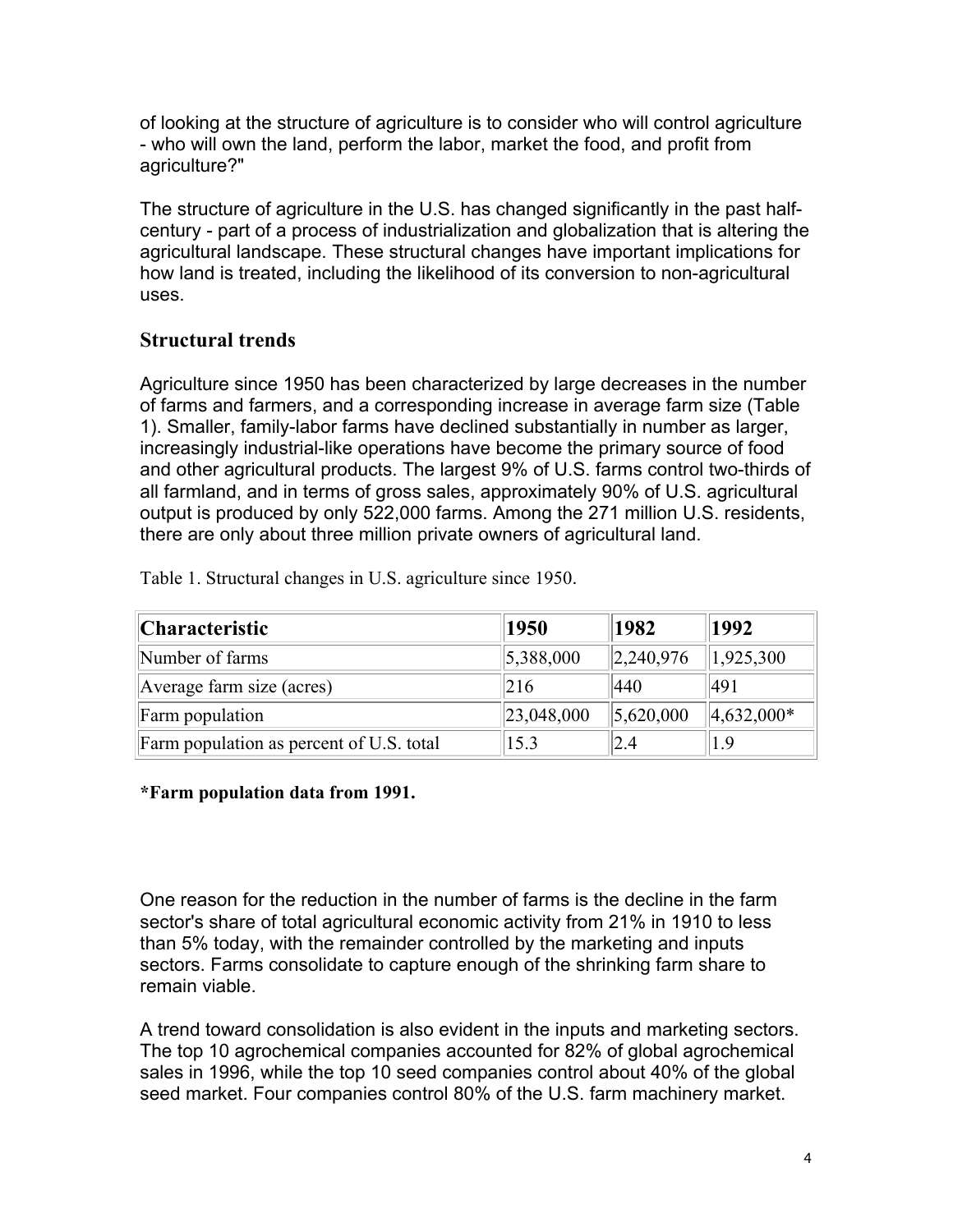Three packers control the slaughter of more than 80% of the beef in the U.S., and two companies control 50% of U.S. grain exports. Six multinational corporations account for more than 46% of the retail purchases of food in the U.S.

The globalization of the economy and the increase in the power of multinational corporations have been accelerated by the adoption of world and regional trade agreements that limit the power of national, state or local governments to impose restrictions on commercial activities. As stated in *The Wall Street Journal*, GATT (General Agreement on Tariffs and Trade) "represents another stake in the heart of the idea that governments can direct economies. The main purpose of GATT is to get governments out of the way so that companies can cross jurisdictions (i.e., national boundaries) with relative ease." Under international trade rules, efforts to promote local agriculture can be challenged as unfair government intrusion in food trade.

#### **Implications for farmland conversion**

The United States is both the world's largest food exporter and importer. In the global industrial food system, U.S. corporations have no need to protect specific pieces of farmland from development - production is simply moved elsewhere. When food travels an average of 1300 miles from field to table, consumers see little reason to protect local farmland. When farmers can't make a decent living, selling to a developer is very attractive.

As communities lose local farmland, they also lose the possibility of a local food system with its economic and social benefits and enhanced food security. Relocalizing the food system both requires, and is necessary for, the preservation of farmland. In a local food system, land that might otherwise be taken out of farming because it cannot profitably produce for the global marketplace can be kept in production because it serves the needs and tastes of local consumers. Farmland is transformed from simply a "substitutable" factor of production in a global food economy to an integral part of the local community.

## **Watershed Information Flows Along the Internet**

This past summer the North Central Sustainable Agriculture Training Project cosponsored three workshops titled *Facing a Watershed: Managing Profitable and Sustainable Landscapes in the 21st Century*. The watershed theme reflected a primary interest of midwestern educators. Everyone lives in a watershed, and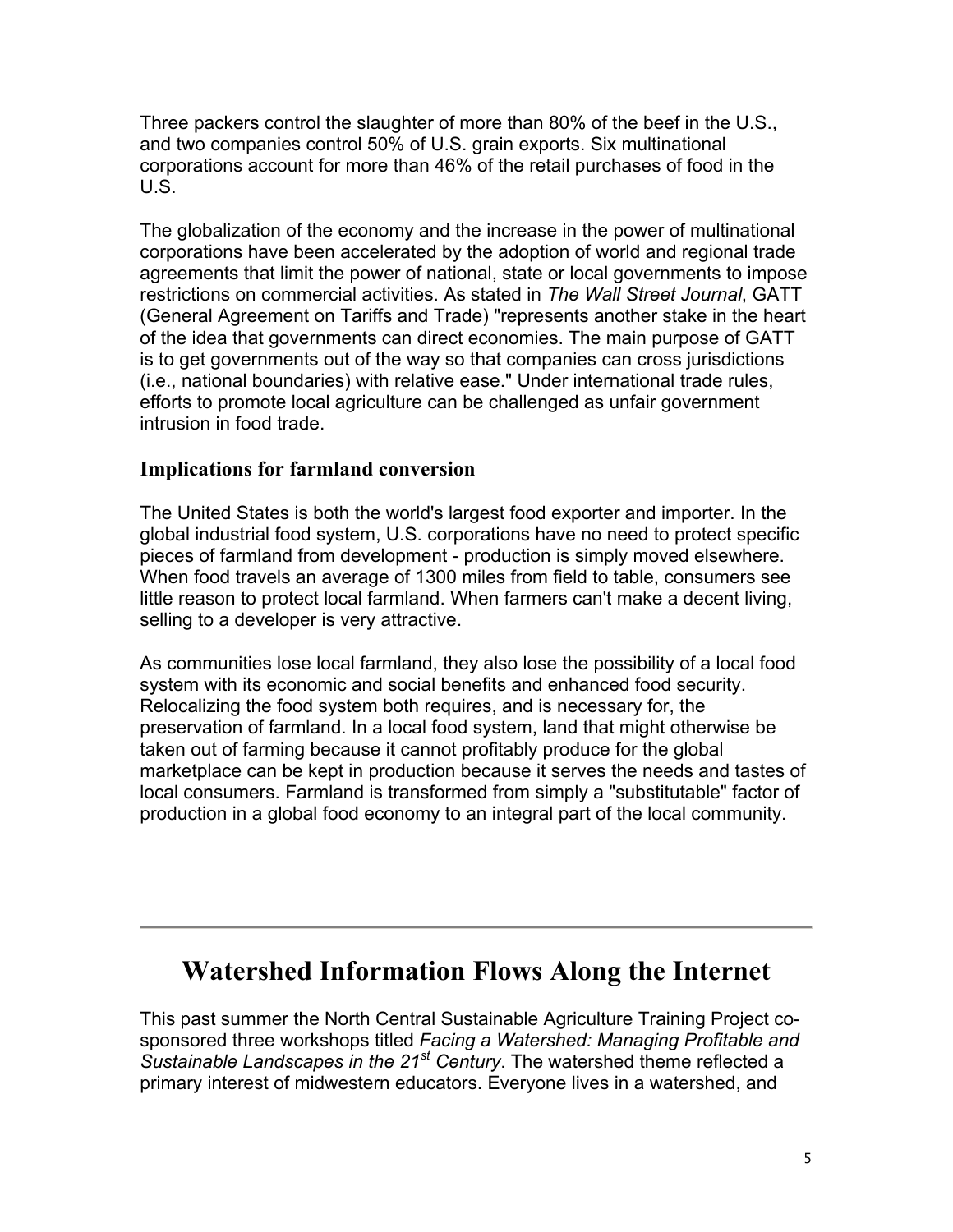watershed boundaries define natural management units for hydrological, water quality, and other environmental issues.

Each workshop watershed in Illinois, Michigan, and Iowa was influenced by a different combination of land use pressures - urbanization, tourism, and largescale row cropping. *Facing a Watershed* highlighted interactive and hands-on exercises tailored to regional problems. Participants went home with skills and materials they could use in local planning efforts. For educators unable to attend the workshops, the following synopses will provide an introduction to some of the resources most highly rated by participants.

Severe flooding in the late 1990s and concern about the impacts of urbanization prompted formation of the **Blackberry Creek Watershed Committee** near St. Charles, Illinois. This committee is a consortium of representatives from local and county governments, environmental and agricultural organizations, and private landowners. The Blackberry Creek Watershed Management Plan defines the existing and future needs of the watershed and identifies a set of actions to address those needs. For example, objectives for improving water quality include restoring wetlands, retrofitting stormwater facilities, and reducing agricultural runoff. Contact: John Church, Rockford Extension Center, 815-397-7714, churchj@idea.ag.uiuc.edu.

The **Grand Traverse Bay Watershed Initiative** was created in 1992 to mitigate the effects of being one of Michigan's favorite tourist destinations. The initiative is the collective work of 105 partners who conduct programs, such as a watershed festival to educate the community and Water Watch, a student-run water quality monitoring project. Every two years partners renew their Partnership Agreement to provide technical and financial assistance. The Agreement is a concise document that unifies diverse groups around a common cause. Grand Traverse Bay Watershed Initiative contact: Chris Wright, director, 616-935-1514, gtbw@traverse.com. Partnership Agreement contact: Jim Haveman, Conservation Resource Alliance, 616-946-6817.

Restoration efforts in the **Bear Creek Watershed** near Ames were begun in 1990 by the Agroecology Issue Team of the Leopold Center for Sustainable Agriculture and the Iowa State University Agroforestry Research Team. Watershed residents and landowners were surveyed at that time for their input. The focus of the work is the development and establishment of a riparian management system and evaluation of the system's effectiveness in reducing nonpoint source pollution. The four components of the system are a multispecies riparian buffer strip, streambank stabilization, constructed wetlands, and rotational grazing systems. Contact: Tom Isenhart, Department of Forestry, 515- 294-8056, isenhart@iastate.edu.

**American Farmland Trust** (AFT) is the only national, private, nonprofit organization dedicated to protecting agricultural resources. The heart of AFT's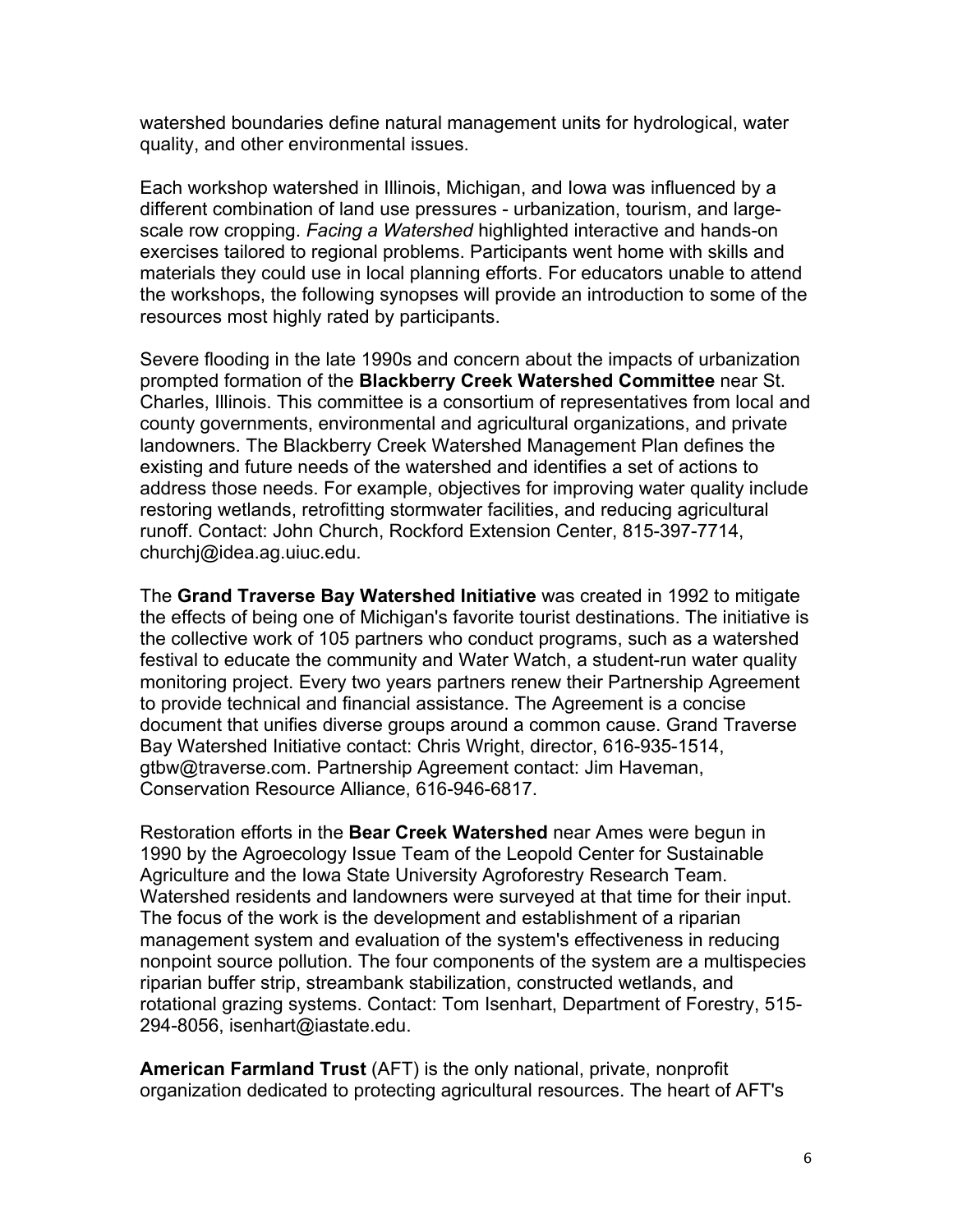work is saving U.S. farmlands, which are essential to the optimal functioning of watersheds. Well managed agricultural land produces food and fiber, protects soil and water quality, reduces flooding, offers recreational opportunities, and contributes to state and local economies. AFT's activities include public education and technical assistance, policy research and development, and individual protection projects. Contact: 800-370-4879, http://www.farmland.org.

The **Conservation Technology Information Center** offers a large selection of watershed management materials in its catalog, including videos, guides, directories, maps, and kits. For example, the *Managing Conflict Guide* explains the nature and sources of conflict, assessment, and a three-stage process for resolving conflict. The *Walk Your Watershed Festival Organizing Kit* outlines practical steps of getting started, choosing activities, finding volunteers, and securing financial support. Contact: 765-494-9555, http://www.ctic.purdue.edu.

The U.S. Environmental Protection Agency (EPA) launched its new **Index of Watershed Indicators** program that provides information on 15 indicators of watershed health. For access to the data, go to http://www.epa.gov/surf/IWI. Specific watersheds can be called up by entering a zip code or the name of a city, and the site also contains detailed maps. The EPA Office of Water: Watershed Protection is another valuable site at http://epa.gov/owow/watershed/.

**Decision cases** tell a true story of a problem or dilemma that has no single right answer. The teaching method involves participants as active decision makers and encourages collaboration. The Clearinghouse for Decision Case Education distributes decision case materials and updates directories of teaching aids and other relevant resources. The clearinghouse is focused on decision cases developed for the areas of agriculture, food, natural resources, and the environment. The Web site is http://www.decisioncase.edu.

For more information, contact Heidi Carter in the CSAS office, csas007@unlvm.unl.edu.

*Submitted by Heidi Carter and Richard Olson* 

### **Nordic Agroecology Program Begins August 1999**

Future farming and food systems need people with broad knowledge and skills in managing complexity and change as well as communicating with the public. To meet this need, a new master of science program to begin in August 1999 in Norway will feature systems approaches to learn how natural resources, people,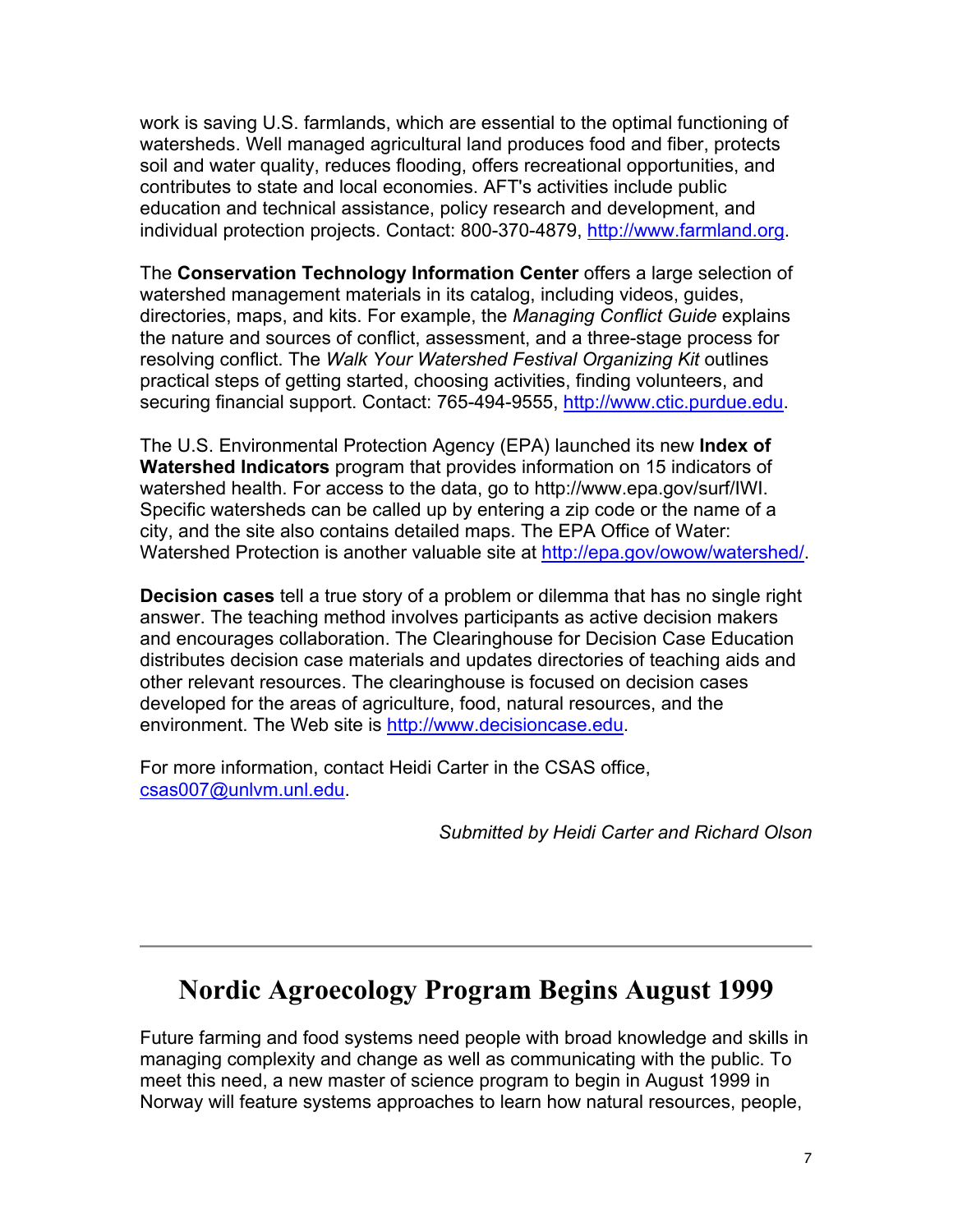and science are brought together to design and implement sustainable food systems for a growing population. Concerns are global, but applications are local and specific to needs and resources in each location.

This program in Agroecology in Scandinavia bridges ecology and agriculture, and provides a foundation for developing ecological agriculture and food systems*,*  more often known as organic agriculture in the U.S. Although many examples are taken from ecological systems, the program is designed for all students who want to take a systems approach to study and research in food systems. The curriculum includes flexibility and access to many courses from traditional departments. As the promotional brochure states, the program is for students "who will take responsibility for their education, who seek challenges and relevance."

Study objectives for the program include learning:

- how ecology relates to agriculture
- systems thinking for complex problems
- farming and food system plans from farm to consumer
- emergent properties of systems
- communication skills and practicing them
- how to integrate natural and social science approaches

Students will learn through practical, real-world case studies, with much of the education happening outside the classroom. In addition to individualized advising, course planning and lecture-discussions with faculty, students will learn from farmers, processors, government officials and consumers who are active in the food system. Focus is on team skills and multidisciplinary learning.

The two-year program includes an introductory summer orientation in classroom and field, identifying practical constraints in the system and building context for learning. An intensive, full-time thematic semester includes 16 weeks or modules on ecology in agriculture, systems research methods, nutrient and energy flow, systems interactions and emergent properties, whole farm evaluations, farms in the landscape and community, value added on farm and in local places, economic and environmental impact analysis, and communications. Students then take two semesters of courses from the current curriculum, including ecological agriculture. A summer field experience provides practical applications of courses and helps them define a thesis topic. The MSc thesis is developed and finalized during the final semester, and presented at an international symposium in June of the second year. Students can also take the thematic semester as a stand-alone experience.

The Agroecology MSc is organized under the banner of the Nordic Forestry, Veterinary, and Agricultural University (NOVA). The courses and curriculum will be administered by the faculty of the Agricultural University of Norway (NLH).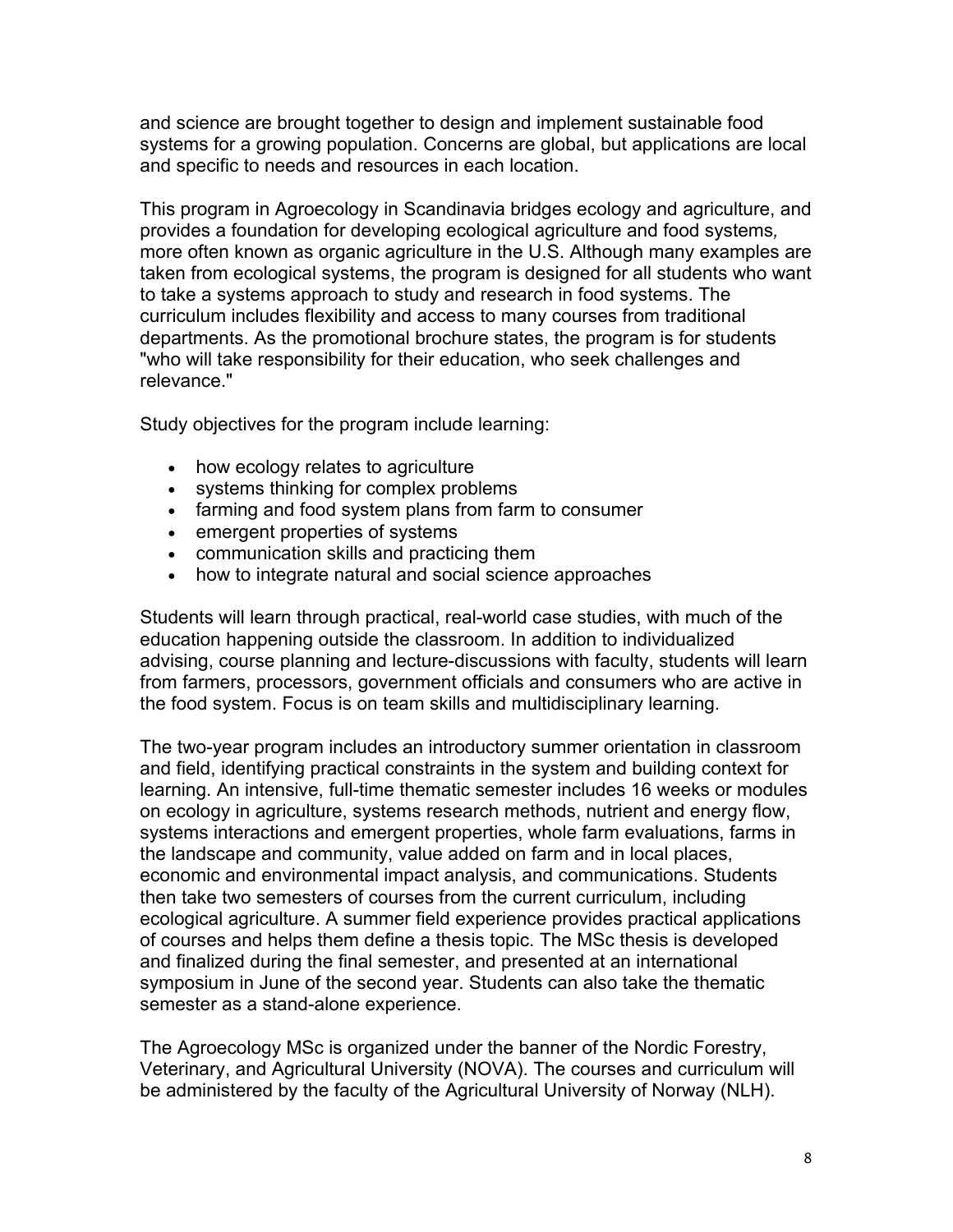Also participating are the agricultural universities in Denmark, Finland, Sweden and Iceland, and students will come from these Nordic countries, from the Baltic countries of Estonia, Latvia and Lithuania, and from outside the region. The course is in English. For students from the U.S., there is no additional charge for tuition and fees if there is a cooperative agreement between their university and NLH (check with your international student office). There are places for 40 students to begin each year.

For more information on the course and application procedure, please consult one of these Web sites:

NOVA: http://www.nova-university.org/index.html

NLH: http://www.nlh.no/

KVL: http://www.agsci.kvl.dk/coem/NOVA/MSC.html

SLU: http://www.slu.se/

*Submitted by Charles Francis (permanent CSAS director*

*on professional development leave) and Geir Lieblein, NLH, Norway*

# **Two On-farm Assessment Tools**

The Institute for Agriculture and Trade Policy is working to reduce the environmental impacts of agriculture and improve water quality through the voluntary adoption of on-farm assessment and decision tools.

Pesticide Decision Tool (PDT) facilitates the adoption of environmental impact assessment in the selection and management of pesticides in arable crop production. The approach is to integrate environmental criteria with nonenvironmental decision factors such as production cost, persistence (carry over) ratings, and resistance risk ratings. Qualitative categories of high, intermediate and low for each soil type and pesticide active ingredient indicate the relative likelihood that a pesticide will leave the site of application via runoff or move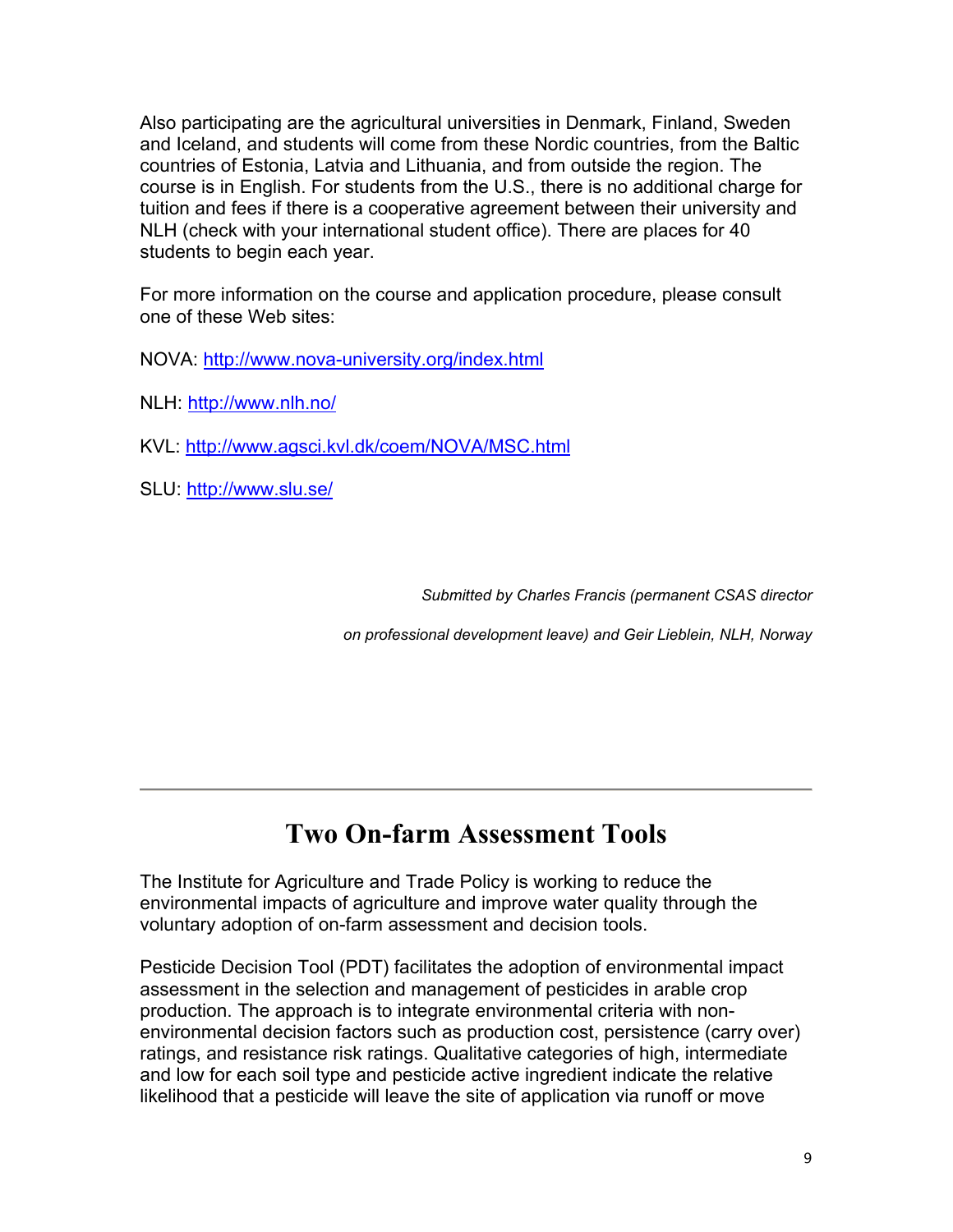down through the soil below the root zone. Three modes of water contamination are considered: groundwater contamination via leaching; surface water contamination via dissolved pesticides, and via pesticides adsorbed to soil particles. A project description is available at:

http://www.iatp.org/enviroag/pesticidesummary.htm. IATP is seeking participants, collaborators, and sponsoring organizations for field implementation and technical review and improvement in 1999. Efforts will concentrate on corn and soybeans in the Midwest, but other crops and regions will be considered.

Nutrient Management Yardstick is a system that tracks nutrients entering and leaving a farm. See http://www.iatp.org/enviroag/yardsticksummary.htm.

For additional information, contact John Vickery, Institute for Agriculture and Trade Policy, 2105 First Ave., S., Minneapolis, MN 55404-2505, 612-870-3430, jvickery@iatp.org.

### **Beef Home Study Courses Begin Fifth Year**

The *Beef Basics* home study courses will again be offered across Nebraska this year. These courses are designed to assist beef producers and farm and ranch managers in making management decisions for improving profitability. Topics address reproduction, genetics, selection, nutrition, health, and forage utilization at a basic level. Over 4000 producers from 40 states have participated in *Beef Basics* courses. Last year's producers estimated that they would save over \$16 per cow using the management and production ideas presented in the home study courses. For more information, contact Bud Stolzenburg, 800-657-2188, cnty2664@unlvm.unl.edu, or see http://www.ianr.unl.edu/beefbasics/index.htm (where you can enroll electronically).

### **Resources**

*Under the Blade: The Conversion of Agricultural Landscapes*. \$25. This new (December 1998) book edited by Richard Olson (U. of Nebraska) and Thomas Lyson (Cornell U.) examines the patterns, causes and consequences of current land use decisions in the U.S. It examines farmland loss from several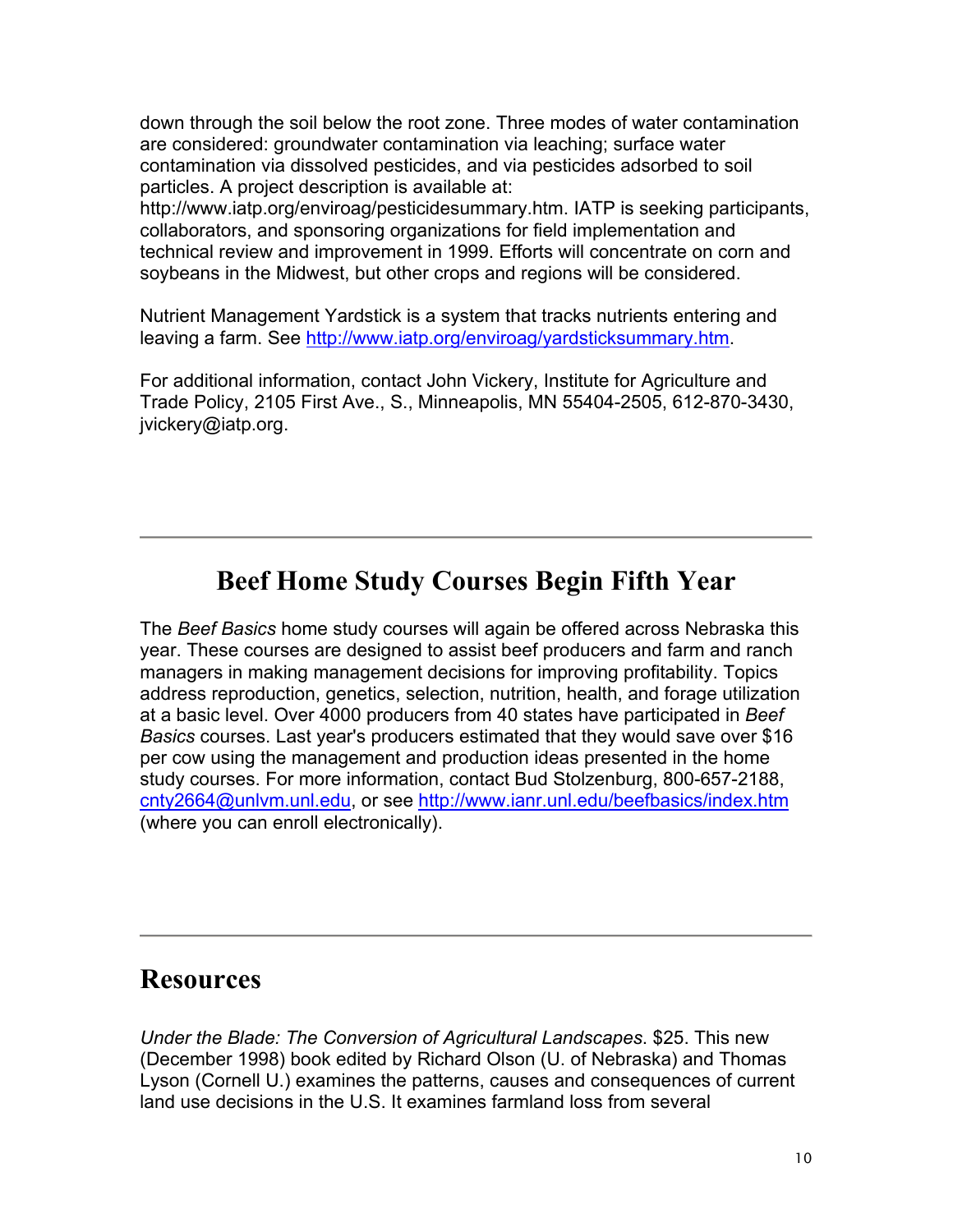perspectives, and then integrates the results into policy recommendations (see related article in this newsletter). Westview Press, 5500 Central Ave., Boulder, CO 80301-2877, 303-444-3541. To order a \$5 course examination copy, call 1- 800-386-5656.

*A Guide to USDA and Other Federal Resources for Sustainable Agriculture and Forestry Enterprises*. Free. Features information on federal programs that spearhead innovations in agriculture and forestry. Addresses resources in valueadded and diversified agriculture and forestry, sustainable land management and community development. Written for farmers and ranchers, entrepreneurs, community developers and conservationists. North Central Region SARE Office, 402-472-7081, sare001@unlvm.unl.edu, http://www.attra.org/guide.

*Alternatives in Agriculture*. \$10. The 1998 annual report of research on the Thompson farm in Iowa updates all previous reports, and includes major changes in fertility, economics, and livestock research. Chapters cover fertility, cover crops, alternative weed management, rotation of crops and tillage, water quality and soil health, economics, livestock, and farming systems and the viability of rural communities. Thompson On-Farm Research, 2035 190th St., Boone, IA 50036-7423, 515-432-1560.

Two new reports published by the Wallace Institute examine soil quality's contribution to environmental health, and industrialization in U.S. rural communities. *From the Ground Up: Exploring Soil Quality's Contribution to Environmental Health*, by Edward Jaenicke of the University of Tennessee, investigates the current state of scientific knowledge on soil quality and points out research gaps that must be filled before soil policy can target potential social benefits. *Agricultural Industrialization in the American Countryside*, by Emery Castle of Oregon State University, offers an approach for rural communities as they face conflicts resulting from the spread of industrialization, particularly large confined animal feeding facilities. The reports are \$10 each from the Wallace Institute, 9200 Edmonston Road, #117, Greenbelt, MD 20770; 301-441-8777. Also available at http://www.hawiaa.org.

#### **Did You Know...**

USDA announced in October that it is creating a Council on Small Farms and a new office at USDA that will deal specifically with small farm issues. The effort will be headed by Adela Backiel, currently Director of Sustainable Development.

Claiming that it "has produced absolutely nothing"' to reduce the health risks of pesticides for children, The Environmental Working Group resigned on 10/27/98 from a White House panel studying how to phase out use of toxic pesticides. Consumers Union and several other groups represented on the panel said they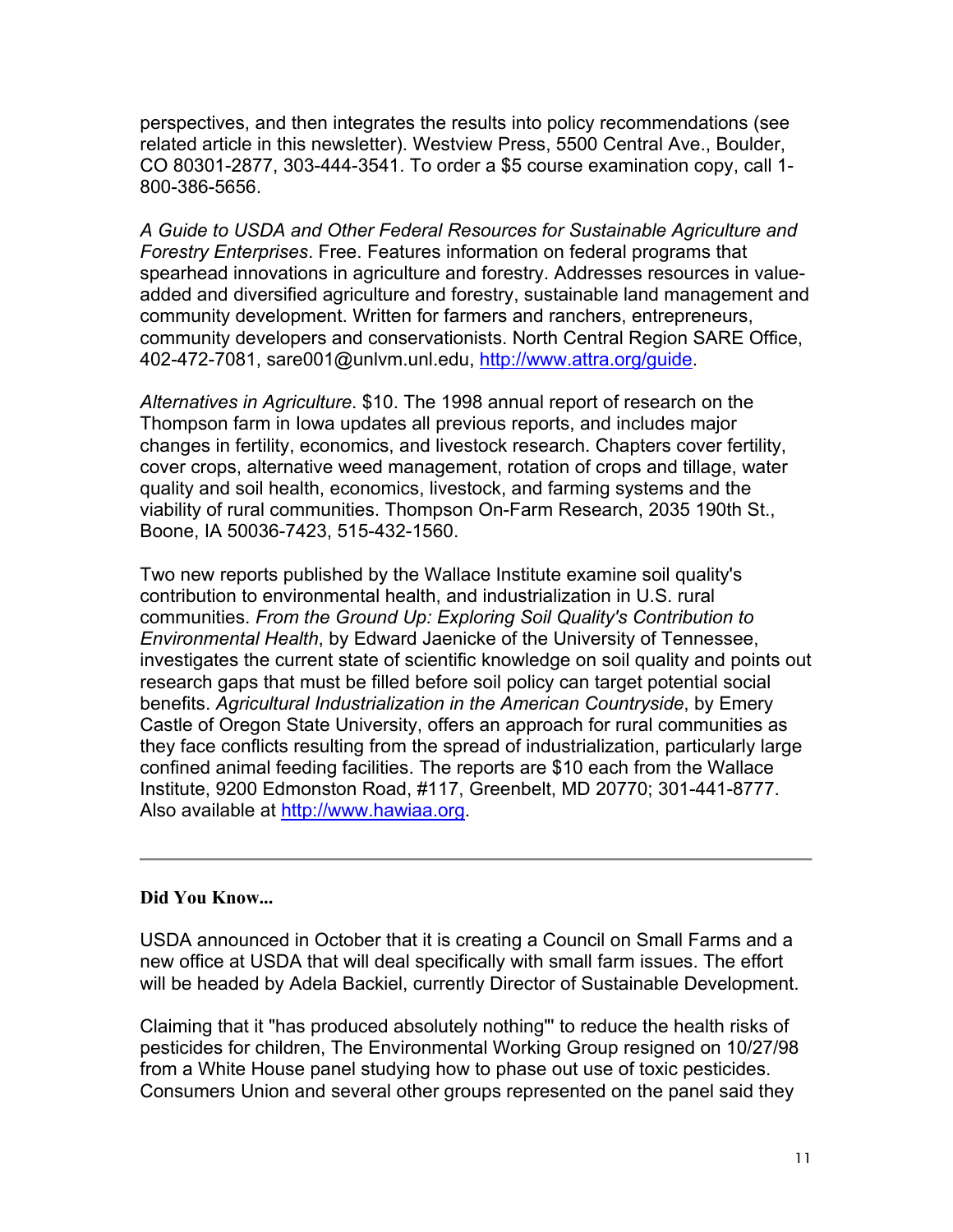may also resign in protest or sue the agency. The panel, made up of farmers, chemical companies, physicians and green groups, was appointed by Vice President Gore last spring after farm and industry groups complained that the EPA was moving too quickly to ban powerful pesticides that have been linked to health problems.

Pollution and other environmental factors cause 40% of deaths worldwide and climate change will make matters worse, Cornell University scientists found in a study released 9/30/98. After studying population trends, climate change, increasing pollution levels and emerging diseases, 11 graduate student researchers led by Cornell ecology professor David Pimentel concluded that increased temperatures caused by global climate change will further encourage growth of human diseases and prod development of new illnesses. They predicted millions of people would become "environmental refugees," fleeing their homes in a desperate search for food.

Humans have destroyed more than 30% of the natural world since 1970, according to a report published on 10/1/98. The Worldwide Fund for Nature (WWF) gave details of its Living Planet Index (LPI), which analyzes the deterioration of the world's forest, freshwater and marine ecosystems between 1970 and 1995. The decline of natural wealth is blamed on over-consumption by the industrialized world.

Despite an increase in the U.S. population of about 40 million people between 1980 and 1995, a new government report shows Americans are using 10% less water. Reasons for the decrease include conservation programs, improved irrigation techniques, and efficient industrial use.

World Food Day was observed on October 16 in 150 countries with the theme "Women Feed the World," stressing women's key role in food production and appealing for equality between women and men.

A last-minute rider added to the omnibus appropriations bill passed in October delays the methyl bromide ban, originally scheduled for 2001, until 2005.

Claiming that an estimated 1 million American children living on or near farms are "awash in pesticides" from contamination of the air, drinking water, house dust and even work clothing worn by their parents in the fields, the Natural Resources Defense Council, along with more than 50 other groups, signed a petition in October asking the EPA to designate farm children as a special group needing protection. Pesticides have been linked to higher rates of brain cancer, leukemia, learning disabilities and other disorders, according to the American Public Health Association. The chemicals pose a greater risk to children than adults because of a child's developing nervous system and body.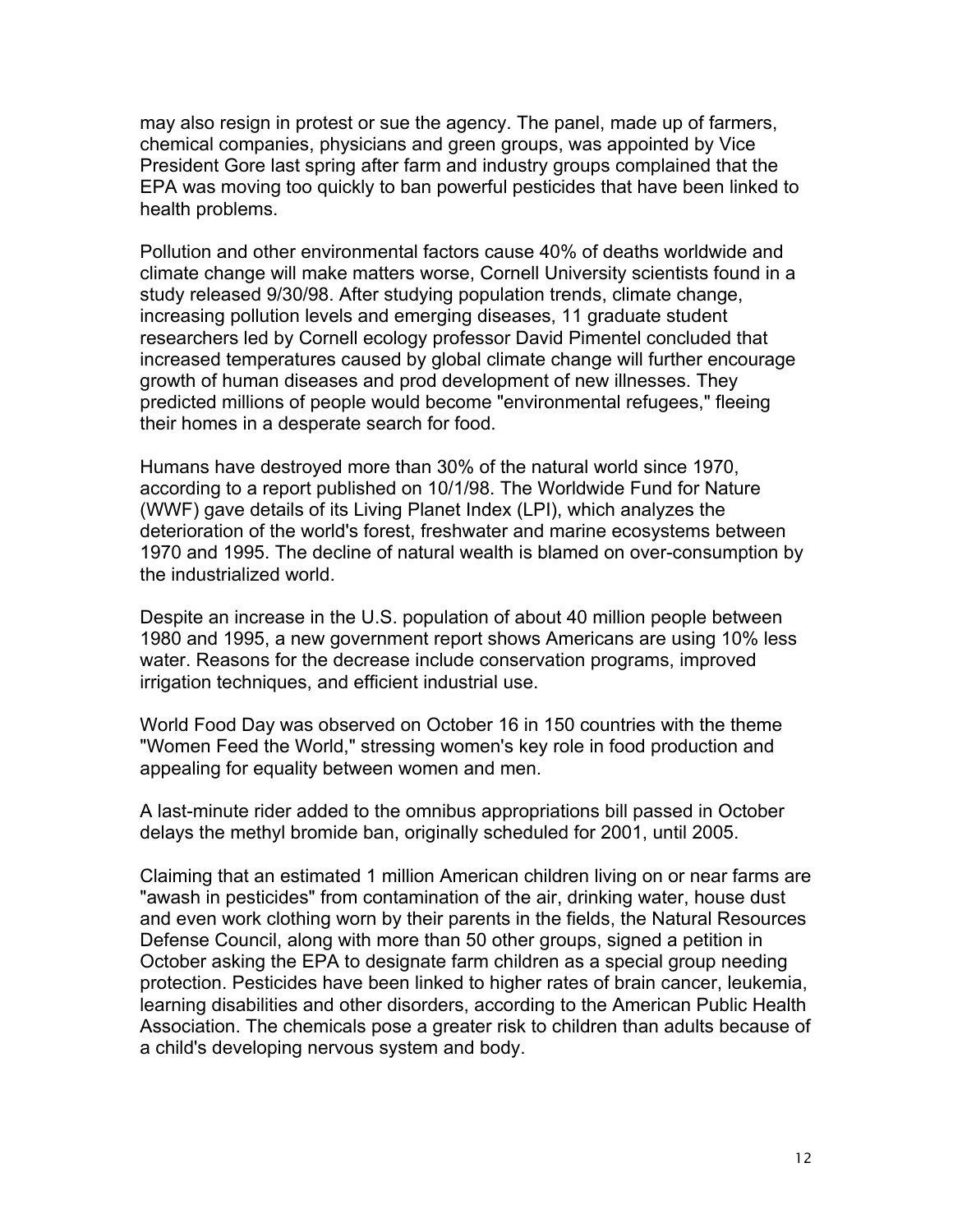### **1999 Events**

**Contact CSAS office for more information.**

Jan. 8-9 - Great Plains Regional Vegetable Conference, St. Jo, MO

Jan. 11 - Organic Crop Training, Hastings, NE

Jan. 19 - Organic Crop Training, Tecumseh, NE

Jan. 21-22 - Farm Marketing into the Next Millenium - joint conference of the North American Farmers' Direct Marketing Association and the Great Lakes Vegetable Growers Convention, Grand Rapids, MI

Feb. 5-6 - Northern Plains Sustainable Agriculture Society's Annual Winter Conference, Bismarck, ND

Feb. 17 - Leopold Center conference, Swine System Options, Ames, IA

Feb. 23-25 - Advanced Organic-Biodynamic Vegetable Production Workshop, St. Croix, MN

Feb. 26-27 - US EPA/U. of Michigan Workshop: A Life Cycle Approach to Sustainable Agriculture Indicators, Ann Arbor, MI

Feb. 27 - Annual Meeting of Nebraska Sustainable Agriculture Society, Aurora, NE, http://www.netins.net/showcase/nsas/

Mar. 8-10 - International Conference on Emerging Technologies for Integrated Pest Management: Concepts, Research, and Implementation, Raleigh, NC, http://ipmwww.ncsu.edu/ipmconference/

June 12-16 - 6th Conference on Agroforestry in North America: Sustainable Land-Use Management for the 21st Century, Hot Springs, AR, tclason@agctr.lsu.edu

http://www.missouri.edu/~afta/Sixth\_Conf.html

June 14-16 - XXVIII International Congress Work Sciences in Sustainable Agriculture, Horsens, Denmark

http://www.sp.dk/~cgs/ciosta/